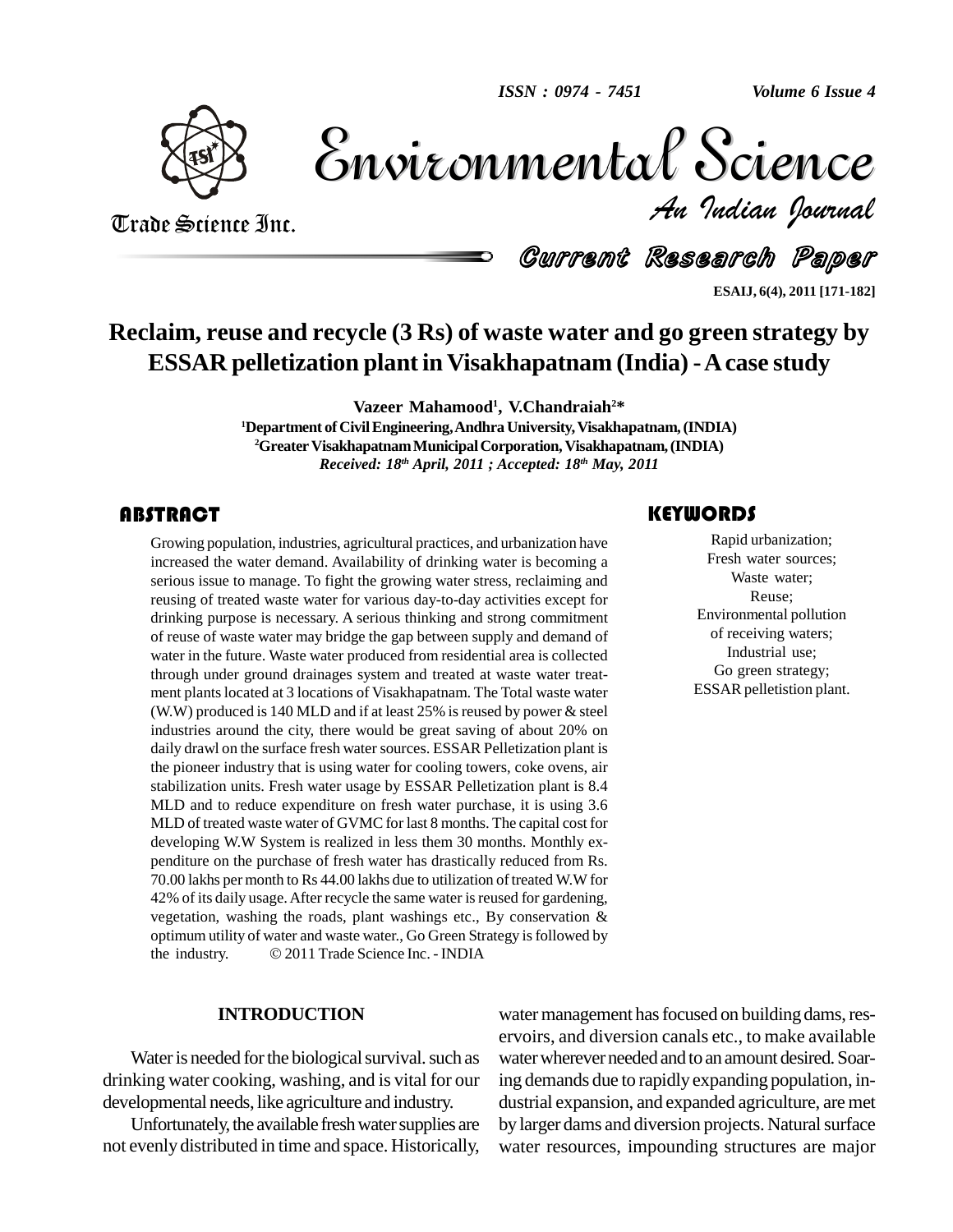sources of water supply after necessary treatment. The increasing water demand will lead to a clear stress on these water bodies. Inadequate water management is accelerating the depletion of surface water and groundwater resources. In addition to that water quality has been degraded by domestic and industrial pollution public l<br>sources as well as non-point sources. The<br>The term "Waste Water" means any water that is means sources as well as non-point sources.

no longerwanted, as no further benefits can be derived out of it.Reuse of waste water for domestic and agri cultural purposes has been occurring since historical times. However, planned reuse is gained importance only two or three decades back. But in future waste water would play an important role for some of steel, Alloymaking, power producing industries.

Due to daily human activity and also various agri cultural and industrial operations waste water is pro duced in enormous quantity. Due to lack of manage ment and treatment facilities and most of the municipal waste water generated in Indian cities is discharged into aquatic systems,(River / Seas) without proper treat ment. Inadequate treatment facilities for sewage would deteriorate the water quality of aquatic resources. Thus, the safe discharge of wastes to the environment is increasingly recognized, both in terms of implications for public health, and for the environment.

The benefits of promoting wastewater reuse as means of supplementing water resources and avoidance of environmental degradation have been recog nized by national governments. The value of wastewater is becoming increasingly understood in arid and semiarid countries andmanycountries are now looking for ward to the ways of improving and expanding waste water reuse practices.

Conventional wastewater treatment consists of the following stages: preliminary, primary, secondary, and tertiary. Municipal wastewater treatment facilities use combinations of physical, biological, and chemical treatment technologies. Preliminary and primary treatments are usually physical process.

| <b>Processing</b><br><b>Stage</b> | Preliminary      | Primary           | <b>Secondary</b>                                                        | <b>Tertiary and advanced</b>                                             |
|-----------------------------------|------------------|-------------------|-------------------------------------------------------------------------|--------------------------------------------------------------------------|
| Purpose                           | Removal of large | Removal of        | Biological treatment and removal                                        | Removal of specific                                                      |
|                                   | solids and grit  | suspended solids. | of common biodegradable                                                 | pollutants such as nitrogen or                                           |
|                                   | particles        |                   | organic pollutants                                                      | phosphorous, color, odor etc.,                                           |
| Sample                            | Screening,       | Screening,        | Percolating/trickling filter                                            | Sand filtration, membrane                                                |
| Technologies                      | Setting.         | Sedimentation.    | activated sludge, anaerobic<br>treatment, waste stabilization<br>ponds. | bioreactor reverse osmosis,<br>ozone treatment, chemical<br>coagulation. |

Wastewater can be recycled/reused as a source of water for a multitude of water demanding activities such as agriculture, aquifer recharge, aquaculture, fire fighting, flushing of toilets, snow melting, industrial cooling, parks and golf course watering, formation of wetlands for wildlife habitats, recreational impoundments, and essentially for several other non-potable requirements.

Potential reuses of wastewater depends on the hydraulic and biochemical characteristics of wastewater, which determine the methods and degree of treatment required. ForAgriculture and Irrigation reuses, in general, lower quality levels of treatment of waste water is sufficient. The following table explains in the various uses and applications of waste water.

| <b>Category of Reuse</b>                                                        | <b>Examples of applications</b>                                                                                                  |
|---------------------------------------------------------------------------------|----------------------------------------------------------------------------------------------------------------------------------|
| Urban use unrestricted                                                          | Landscape, irrigation of parks, play grounds, school yards, golf<br>courses, cemeteries, residential, green belts, snow melting. |
| Restricted Other purposes                                                       | controlled access fire protection, disaster preparedness, construction.                                                          |
| Agricultural Food crops, Non-food<br>crops and crops consumed after processing. | Irrigation for fodder, fibre, flowers, seed crops, pastures, commercial<br>nurseries, sod farms.                                 |
| Recreational use unrestricted                                                   | lakes and ponds used for swimming, snowmaking, boating.                                                                          |
| Environmental enhancement                                                       | Artificial wetlands creation, natural wetland enhancement, stream flow.                                                          |
| Ground water recharge                                                           | Ground water replenishment for potable water, salt water<br>intrusion control, subsidence control.                               |
| Industrial reuse                                                                | Cooling system water, process water, boiler feed water, toilets,<br>laundry, air conditioning.                                   |
| Residential use                                                                 | Cleaning, laundry, toilet, air conditioning.                                                                                     |

*Indian Journal*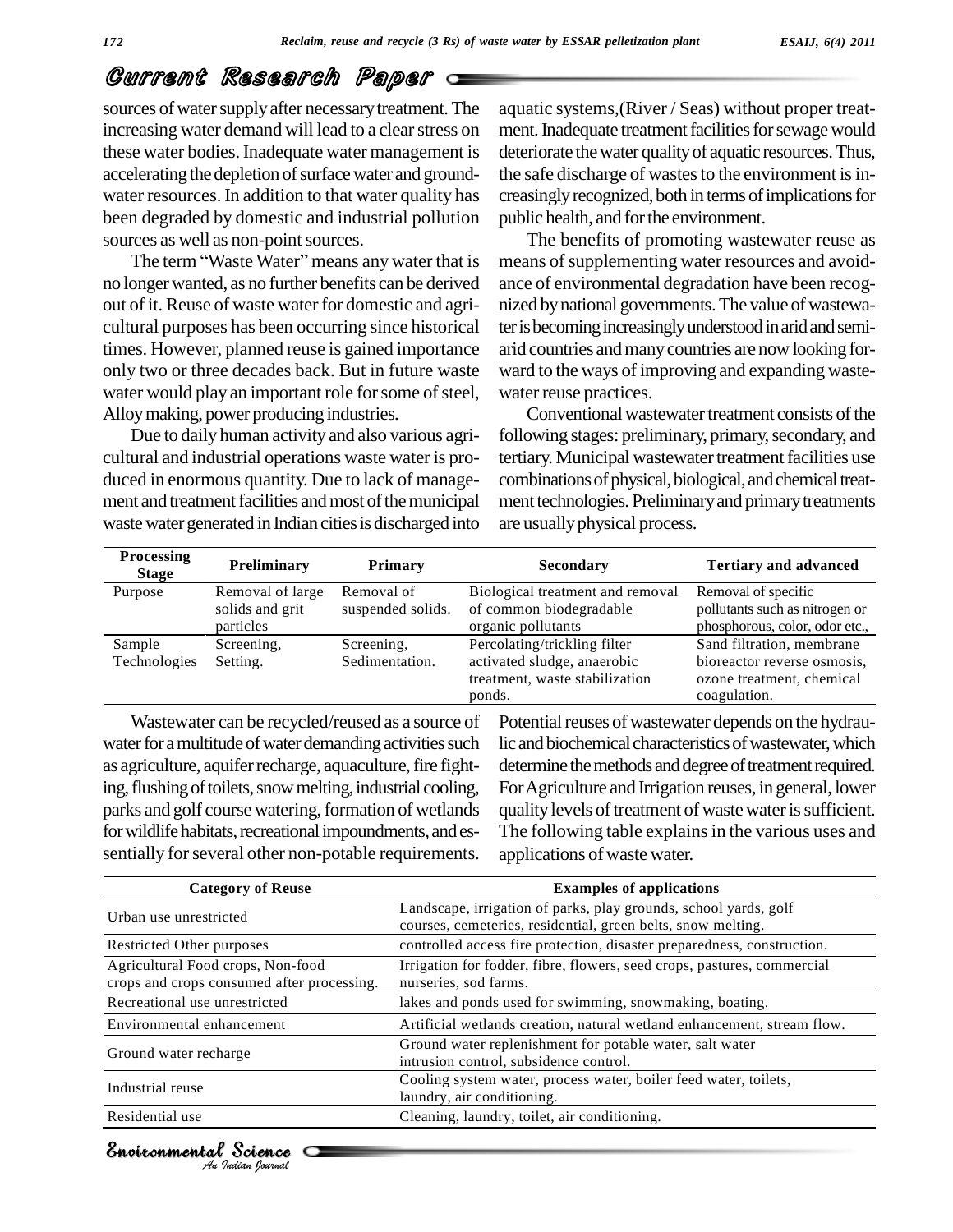Industrial use ofreclaimed wastewater represents major reuse next to irrigation in both developed and developing countries. Reclaimed wastewater is ideal for many industrial purposes, which does not require water of high quality. Often industries are located near populated area where centralized treatment facilities generate reclaimed water. Depending on the type of industry, reclaimed water can be utilized for cooling, boiler feed, process etc., Cooling water make-up in a largest water usage. The water quality requirement of industrial cooling is not generally high. Consequently, cooling water make-up presents a single largest op portunity for reuse.

Electrical power generation industries, by the nature of their activities, are normally located close to large urban settlements, where domestic wastewateris gen erated in large quantities. Since power-generating stations have a huge cooling water requirement, they provide potential reuse locations for reclaimed sewage. It is possible economically to treat the domestic waste water to achieve adequate quality for reuse as cooling water.The membrane filtration system could remove all suspended solids, fecal coli-forms and gradia cysts. There is a great potentiality for reuse of waste water in power generation and other industrial manufacturing facilities such as iron and steel industry.

Industrial water reuse has the following specific benefits, in addition to the general environmental benefits.

- 1. Potential reduction in production costs from the recovery of raw materials in the wastewater and reduced water usage.
- 2. Heat recovery.
- 3. Potential reduction in costs associated with wastewater treatment and discharge mechanism.

#### **CASESTUDY**

#### **Waste water re-use to cope with water shortage in Visakhapatnam**

Visakhapatnam sometimes referred as Goa of the East coast. The city is nestled among the hills of Eastern Ghats and faces the Bay of Bengal to the East. It has got virgin beaches, laterite hill rocks and stunning landscape. Visakhaptnam is variously referred to as jewel on the coromondal coast or steel city.

majority of industrial operations represent the single Naval Command), Special Economic Zones (SEZ's), Visakhapatnam is second largest city inAndhra Pradesh and has 18 lakhs population. Major industries like BPPV, NTPC, Visakhapatnam Steel Plant (RINL), HPCL, BPCL, HSC (Hindustan ship yard), L.G Polymers, Hindustan Zinc, GAIL, Pharamacity and manymore industries were established. The rea son is that the city is well connected with road, rail, sea and air transport network. A part from these in-<br>dustries. Visakhapatnam port, MES, ENC (Eastern<br>Naval Command), Special Economic Zones (SEZ's), dustries. Visakhapatnam port, MES, ENC (Eastern Gangavaram port are the other establishments that consume bulk water.

> Water supply service is provided by GVMC from the surface water sources. The water supplied 180 MLD, thus supplying at the rate of 100 lpcd and the residents have good ground water potentiality.About 80% of Visakhaptnam area is covered with tap water and intermittent supply is made for an hour a day, so most families have to store water in tanks and/or supplement water from private wells.

> Apart from the above, around 50 MLD of water is being supplied by the GVMC to industries like., HPCL, BPCL, Coromandal Fertilizers, BHPV, Hindustan Zinc, Hindustan Shipyard Ltd, MES, Naval Command, Visakhapatnam Port Trust, Indian Railways.

> In Visakhapatnam the total water supply is about 230 MLD. There are 700 unauthorized colonies (Slums) and 32 villages panchayats where sewerage systems are not operating due to a lack of adequate water supply and lack of drainages infrastructures. With the population of Visakhapatnam increasing from 0.04 million in 1911 to 1.8million in 2011, there is an ever-increasing pressure on the water resources.

for a period of 3 months, with ground water completely mpletely<br>
scalls for<br>
nd search<br>
nd short-<br> **Science** TABLE 1 Explains the present population in the water supply zones and TABLE 2 shows actual water supply. The water shortfall will still increase and there is a little hope that the water supply will never match the water demand in Visakhapatnam. Because of the drinking water shortfall, water related conflicts occur in several localities where water lines run dry; for example alternate day supply was made during the summer 2010 dried up in many parts of Visakhapatnam This calls for a need to a improve water supply resources and search for alternative sources.

The calculations of water requirement and short-



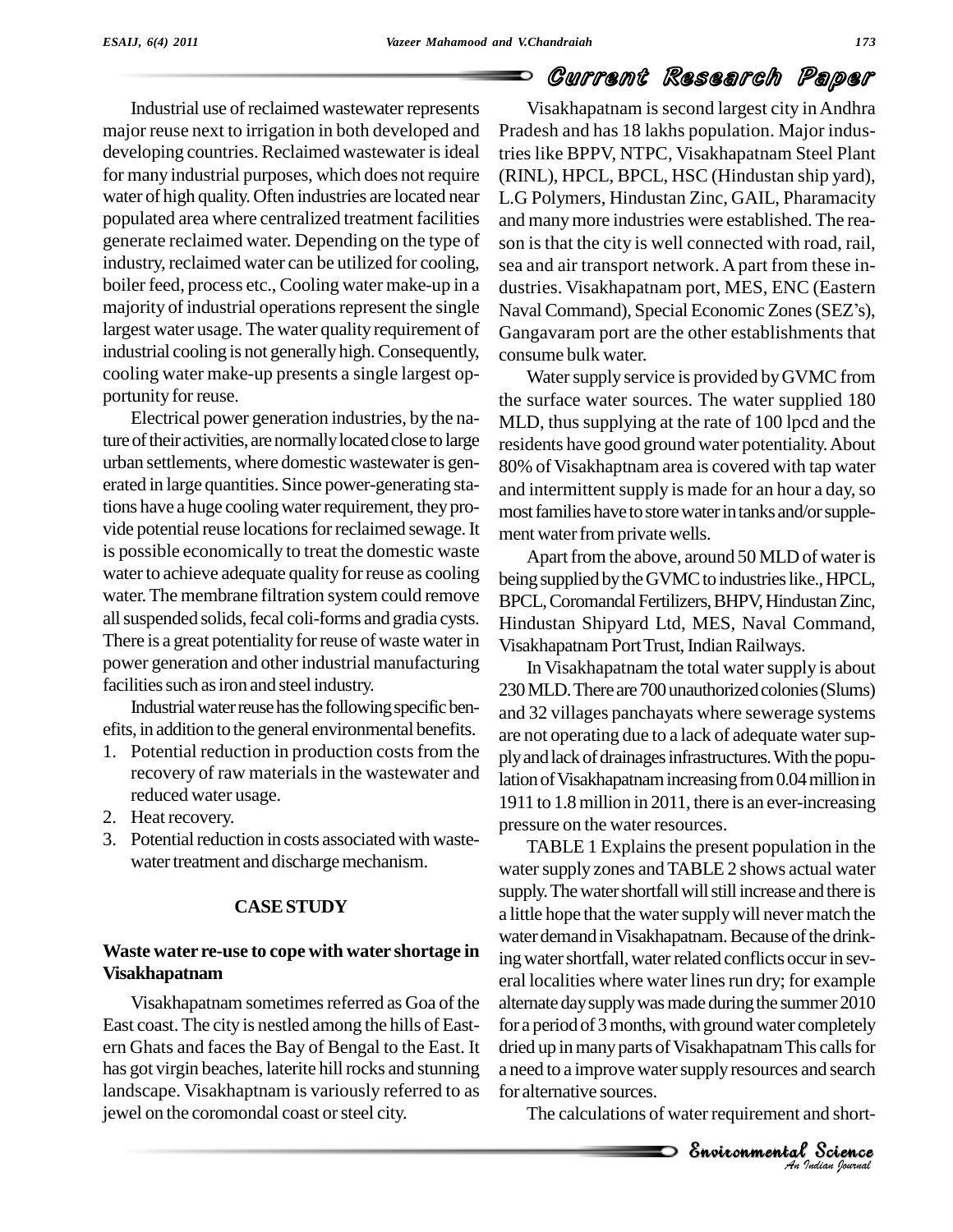| S.<br>N <sub>0</sub> | <b>Locality / Zone</b>                    | <b>Population</b><br>(Millions) | <b>Water Required</b><br>(MLD)@150<br>Lpcd |
|----------------------|-------------------------------------------|---------------------------------|--------------------------------------------|
|                      | Central Visakhapatnam                     | 1.130                           | 169.50                                     |
|                      | Gajuwaka area                             | 0.345                           | 51.80                                      |
| 3                    | 32 Villages Peripherals<br>now under GVMC | 0.325                           | 48.7                                       |
|                      | Total                                     | 1.800                           | 270.0                                      |

**TABLE1 : Domestic water usage:**

#### **TABLE2 :Water budget of 2011**

| <b>User</b>       |                                 | Total   | <b>Ouantity of</b>  |                | 4 MGF      |
|-------------------|---------------------------------|---------|---------------------|----------------|------------|
| <b>Section</b>    | <b>Population</b>               |         | Demand water supply | <b>Deficit</b> | 5 Gost     |
|                   | Domestic 1.800 Millions 270 MLD |         | 180 MLD             | 90 MLD         | 6 KBR      |
| Industries 89 Nos |                                 | 70 MLD  | 50 MLD              | 20 MLD         | <b>MGF</b> |
| Total             |                                 | 340 MLD | 230 MLD             | 110 MLD        | Total      |

age with respect to GVMC is tabulated in TABLE 1 and 2 to understand the need for new sources or alter nate sources of water. Reuse of waste water to the industries and gardening is better alternative instead of fully depending on fresh water sources.

TABLE 3 expresses the actual requirement of water for Visakhapatnam city for different years. The sources of water to supply to meet the needs of do mestic as well as industrial is surface impounding reservoirs which are located about 156 km to 25 km away from the city.

**TABLE3 : Present & futurewater requirement**

|                |      | Demand of water in MLD |                       |                   |              |
|----------------|------|------------------------|-----------------------|-------------------|--------------|
| S.<br>No       |      | <b>Year</b> Population | Domestic@<br>150 Lpcd | <b>Industrial</b> | <b>Total</b> |
|                | 2011 | 18,00,000              | 270                   | 70                | 340          |
| $\mathfrak{D}$ | 2015 | 20,96,960              | 315                   | 77                | 392          |
| 3              | 2020 | 23,28,240              | 349                   | 91                | 440          |
|                | 2040 | 35,19,930              | 474                   | 136               | 610          |

24 TMC (1850 MLD) of water was allocated to meet LD) of water w<br>or both industrian project was sto<br>arly 6000 crore<br>of canals due to<br>Science The following TABLE 4 shows the actual realization of the water for the year 2011. There are no new sources in and around the city, except Godavari River near Rajahmundry (in AP) about 200 Kms away from town All ensuing sources are rain dependent. But water has to be pumped from Godavari river and this leads to heavy expenditure. From polavaram project about the requirements for both industrial and domestic consumption, But the project was stopped half way after slud spending about nearly 6000 crores for construction of dam and formation of canals due to some reasons. Even

*Indian Journal*

Water **Required** tion of Polavaram project it would take many years to **(MLD)@150** complete the project, possibly by the year 2020. if all permission and funds are arranged for the comple-

| 1<br>$\mathcal{D}$ | Thatipudi<br>Raiwada       | 65<br>70 | 27  |
|--------------------|----------------------------|----------|-----|
|                    |                            |          |     |
|                    |                            |          | 73  |
| 3                  | Yeleru/Godavari (VIWSCO)   | 160/200  | 73  |
| 4                  | <b>MGR</b>                 | 25       | 27  |
|                    | Gostani                    | 32       | 14  |
| 6                  | KBR-2MGD Gajuwaka          | 25       | 9   |
|                    | <b>MGR</b> Filtration well | 25       | 7   |
|                    | Total                      |          | 230 |

Asseen from TABLES 2 and 4 there is a gap between demand and supply. The gap is going to be widened considerably by the year 2020. since no new sources are expected in near future the option is to go for the treated waste water utilization by the potential industries. Thereby considerable amount of that water would be saved and the water saved would be served for domestic purpose.

#### **WASTEWATERCOLLECTION AND TREATMENT**

Waste water is collected through under ground drainage system collected at a STP and itflowsto the **Demand of water in MLD** Bay of Bengal after treatment. There is a program un der JNNURM to construct underground drains to collect sewerage all over Visakhapatnam city leading to the existing three sewage treatment plants and one more new treatment plant is under construction.The cover age of the underground drains will be 40% of new treatment plant is under construction. The coverage of the underground drains will be 40% of Visakhapatnam (area) – close to 60% of the population at present and in the next phase, that is by 2017, it is planned to cover total city area (533 Sq.km) with under ground sewerage system.

> The TABLE 5 shows the details of the waste water treatment plants' in GVMC. Domestic sewage is treated in the STP and can be supplied to industries.

> The sewage treatment plant at Appurghar is a 10 year old, biological treatment plant using an activated sludge process followed by chlorination. The incoming water 25 MLD, is pretreated in a fast sedimentation tank and then led to the aeration tanks,.The aeration is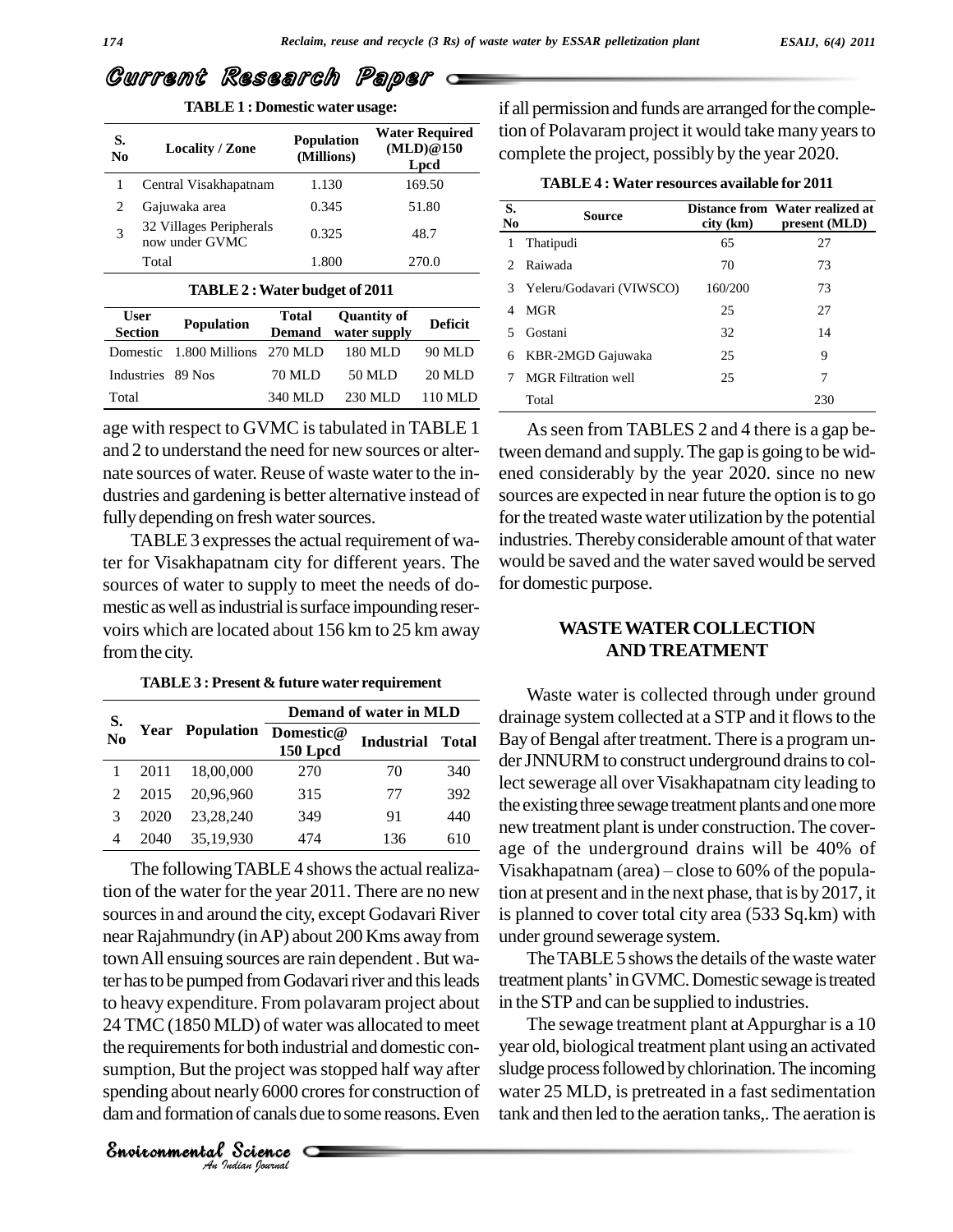performed with surface aerators/mixers risking spreading aerosols in the surroundings.

The aeration is followed by one big round sedi mentation tank and then chlorination. The effluent from the plant is let out in a pipe to the sea.

**TABLE 5 :** Particulars of swage treatment plant (STP) in<br> **Sewage Treatment Plants (STPs)** which may in-<br> **Sewage Treatment Plants (STPs)** which may in-**GVMC**

| S.<br>N <sub>0</sub> | Location                 | Capacity<br>(MLD) | <b>Functioning</b><br>year |
|----------------------|--------------------------|-------------------|----------------------------|
|                      | Appughar, MVP Colony     | 25                | 2011                       |
|                      | Old Town                 | 38                | 2010                       |
| 3                    | Arilova                  | 13                | 2011                       |
| 4                    | Sheela nagar             | 150               | 2012                       |
| 5                    | Gajuwaka & 32 Panchayats | 150               | Under<br>Planning          |
|                      | Total                    | 226               |                            |



**Figure 1 : 38 MLD sewage treatment plant at old city**

One more 38 mld plant was commissioned recently near port harbor area (Figure 1) and the case study relates to that STP and is similar to the treatment plant at Appughar. Calculating of domestic sewage is done based on the 80% of water supplied and the quantity of domestic sewage is shown in TABLE 5. Two more treatment plants are under construction and are basicallyof the same standard. The plant operation is for biological treatment of waste water with limited reduction of nutrients. Simultaneouslysludge produced isdried in filter beds. The sludge is used as a fertilizer in a greening project.

Waste water from domestic use contains a broad spectrum of contaminations and these are measured by oxidizable Biochemical reactions and is measured in the laboratory as Biochemical oxygen demand (BOD). Chemicals are also liable to be broken down using strong oxidizing agents and these chemical reactions are measure in the laboratory as chemical oxygen demand (COD). Both The BOD and COD tests are a measure of the relative oxygen-depletion effect of a waste contaminant. Both have been widely adopted as a measure of pollution effect. The BOD test measures the oxygen demand of biodegradable pollutants whereas the COD test measure the oxygen demand of utilizable pollutants.

clude physical, chemical and biological treatment processes. The most important aerobic treatment system is the activated sludge process, based on the maintenance and recirculation of a complex biomass com posed bymicro-organisms able to absorb and adsorb the organism matter carried in the waste water.

Planning issued certain guidelines on allowable pollution levels. Andhra Pradesh pollution control board (APPCB) The allowable limits of water quantity parameters as per the sewerage Manual of CPHEEO and APPCB Guide lines are given in the table below.

|   | S.No Water Quantity Parameters CPHEEO |                                       | <b>APPCB</b>       |
|---|---------------------------------------|---------------------------------------|--------------------|
| 1 | pН                                    | 8.5                                   | $5.5 - 9.0$        |
| 2 | Suspended Solids                      | $30 \text{ mg/L}$                     |                    |
| 3 | <b>Total Dissolved Solids</b>         | $2100$ mg                             | $1800$ mg          |
| 4 | <b>BOD</b>                            | $30 \text{ mg/L}$                     | $100 \text{ mg/L}$ |
| 5 | COD                                   | $250 \text{ mg/L}$ $250 \text{ mg/L}$ |                    |
| 6 | Oil $\&$ Grease                       | $10 \text{ mg/L}$                     |                    |
|   | Chloride                              | $1000 \text{ mg/L}$                   |                    |
| 8 | Sulphate                              | $600 \text{ mg/L}$                    | $600 \text{ mg/L}$ |

The tests on the effluent samples were conducted on 25.9.2010 and the values of parameters are com pared with the marine standard effluents as shown in TABLE 8. All the parameters specified are found with in the permissible limits ofAPPCB.

The quality of water can be estimated by assessing the wastewater characteristics. The Colour, generally, within the collection tank is brown in color. Upon addition of the activated sludge (sent back from settling tank), it gets to a thicker texture. And the Odor, Foul-smelling upon prolonged stay, the odour gets stronger.

quality is within permissible limits for the aquatic body disposal. With the above effluent quality it may not be<br>
necessary to impart further treatment so as to make it<br>
fit for reuse.<br>
Greater Visakhapatnam Municipal Corporation has<br> **Snoiconmental Science** atic body<br>ay not be<br>b make it<br>ation has<br>**Science** The performance of all STPs is good and effluent necessary to impart further treatment so as to make it fit for reuse.

Greater Visakhapatnam Municipal Corporation has

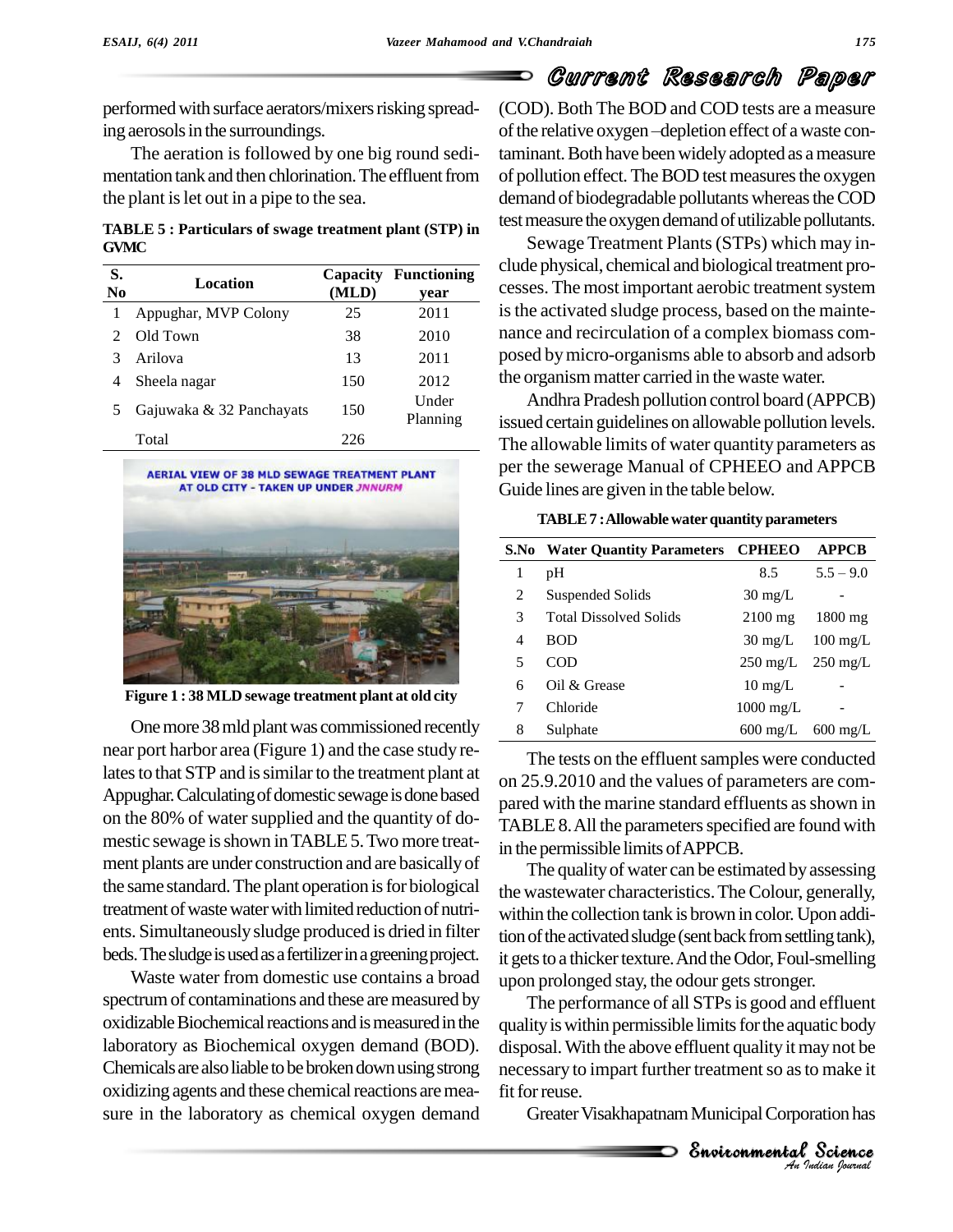received -Rs. 350 crores from Government of India & Government of Andhra Pradesh under JNNURM for implementation of underground drainage system including sewage treatment plants. Around 80 MLD capacity sewage treatment plants are alreadycommissioned and another 150 MLD plant is under construction and would be commissioned by the year 2012.

**TABLE8 :Effluentstandards after treatment:-**

| S.<br>$\mathbf{N}\mathbf{0}$ | <b>Parameters</b>             | <b>APPCB</b><br><b>Norms</b> | <b>Ouantity</b><br>of waste<br>water<br><b>before</b><br><b>Treatment</b><br>(ltrs) | After<br><b>Treatment</b><br>(ltrs) |   |
|------------------------------|-------------------------------|------------------------------|-------------------------------------------------------------------------------------|-------------------------------------|---|
| 1                            | Ph                            | $5.5 - 9.0$                  | 6.94                                                                                | 7.7                                 |   |
| 2                            | <b>Ammonical Nitrogen</b>     | 50                           | 21                                                                                  | 6.8                                 |   |
| 3                            | <b>BOD</b>                    | 100                          | 160                                                                                 | 30                                  |   |
| 4                            | COD                           | 250                          | 290                                                                                 | 50                                  | V |
| 5                            | <b>Total Solids Suspended</b> | 10%                          | 1800                                                                                | $\Omega$                            |   |
| 6                            | Sulphide                      | 5                            |                                                                                     | $\overline{2}$                      |   |
| 7                            | Phenolic compounds            | 20                           | 100                                                                                 | $\overline{c}$                      | 9 |

#### **Assessment of wastewater generation manage ment patterns**

The total waste water generated in 300 cities of India is about 60% that is generated in to be defined the four major cities of Mumbai, Kolkata, Delhi and Chennai. In the metropolitan cities, only 30% of waste water is treated before disposal. Visakhapatnam is one among 65 cities included in JNNURM programme where in it was strongly suggested by the Government of India to taken up underground drainage system & STP for entire city.

#### **Wastewater characteristics**

*Indian Journal*

fall in the city water supply substantially. The projected waste water generation (assuming 80% of the demand) in Visakhapatnam is 140 MLD by 2011 and 270 MLD by 2020 with an estimation that 360 MLD out of 470 MLD will reach the sewage treatment plants by the year 2040. The short fall in the water supply may be reduced byreusing the waste water and supplying it to the city by imparting necessary treatment. Even 20-40% reuse of treated waste water may reduce the short-

Science Science<br>Science Science<br>Science<br>Science ESSAR was using the water separated from ore slurry which was received through ore slurry pipeline for cooling other purpose. Since slurry pipe line is not functioning and water seperated from slurry is not avail-

able. Therefore ESSAR approached GVMC for additional quantityofwater.

Therefore ESSAR has wholly depended on GVMC for supply of water. The consumption was increased from agreed quantity of 5 MLD to 8.4 MLD with in a short span of time. For the extra quantity of consumption ESSARis paying 100% extra amount to GVMC for consumption of water byESSAR.

|                             | TADLE 7. Water requirement by (ESSAR plant). |                           |                               |
|-----------------------------|----------------------------------------------|---------------------------|-------------------------------|
| N <sub>0</sub>              | <b>Plants</b>                                | Capacity<br><b>MTY/MW</b> | Water<br>requirement          |
|                             | Pelletization Plant.1                        | 4MTPY                     | 1850cum/day                   |
| $\mathcal{D}_{\mathcal{L}}$ | Pelletization Plant.2                        | 4MTPY                     | 3000 cum/day                  |
| 3                           | Beneficiation plant                          | 8MTPY                     |                               |
|                             | <b>CPP</b>                                   | 25 MW                     | 3600 cum/day                  |
|                             | Total                                        |                           | $8450 \text{ m}^3/\text{day}$ |

#### **TABLE9 :Water requirement by (ESSAR plant):**

#### **Water requirement of ESSAR pelletization plant**

Water requirement of plant has been shown TABLE 9 generally water is obtained from the GVMC at the rate of Rs.30/- per  $M^3$ . Data is obtained from the GVMC on the quantity and amount paid by ESSAR for a period of last two years. The average consumption of water per month. The average consumption of water per month is 260 ML and average amount paid is around Rs.70 lakhs.

Due to huge expenditure on the use of water it was proposed byESSAR Plant to use treated waste water in certain operations on the plant such as cooling towers, gas chambers, road washing, gardening dust re ductions etc., 38 MLD Waste STP of GVMC Old Town is about 3 km away (Figure 2) from the ESSAR Plant. The plant was very recently commissioned. The effluents are in with in standards specified byAPPCB as discussed earlier.



**Figure 2 : Image showing the location of 38 MLD STP of GVMC and theESSR pellitisation plant**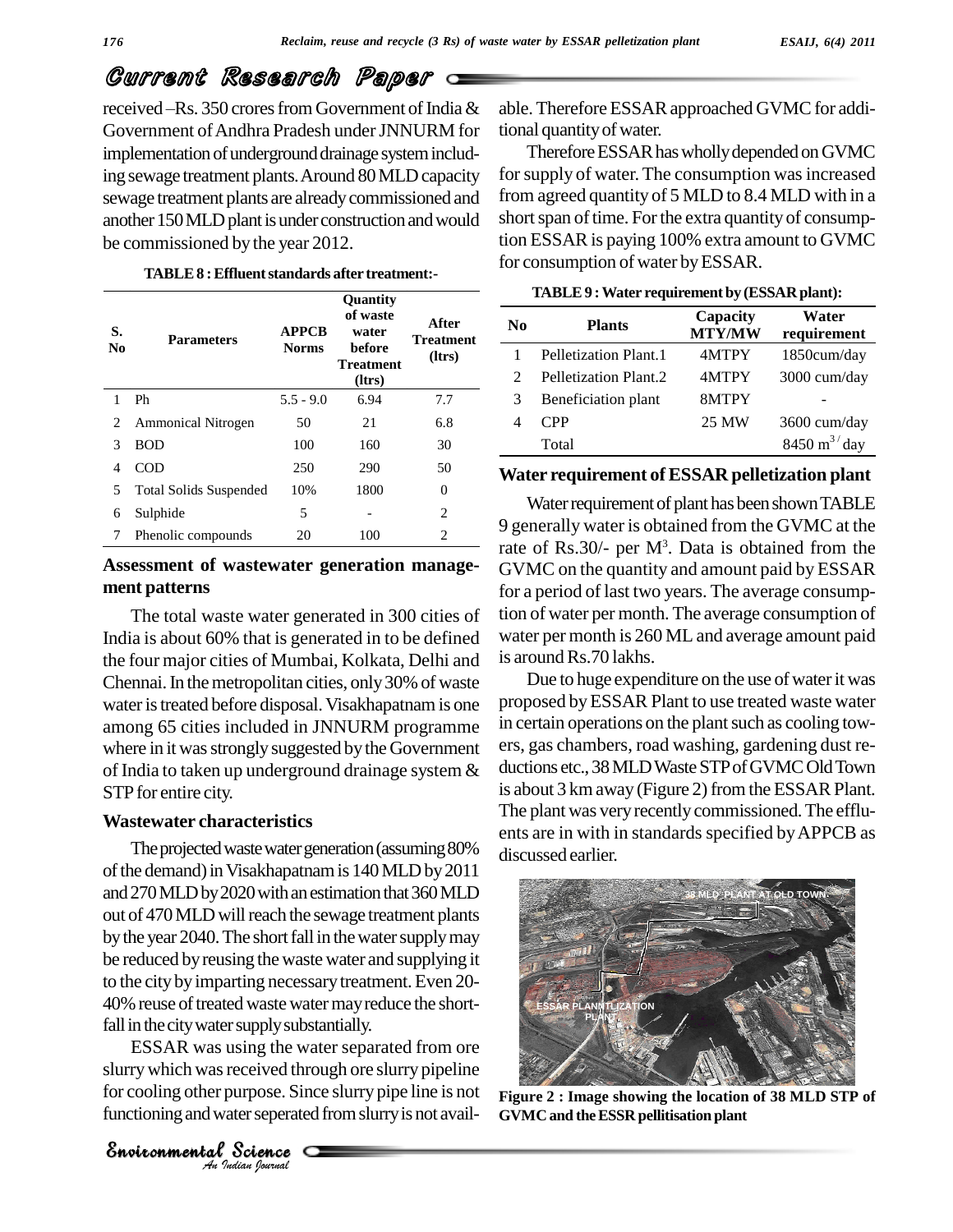ESSAR GROUP (BSE: 500630, BSE: 500134) is a multi national corporation in the sections of steel, energy, power, communications, shipping ports and logistics as well as construction. It's head quarters is logistics ergy, power, communications, shipping ports and logistics as well as construction. It's head quarters is located in Mumbai, India. The group's annual turn over is about Rs. 18 billions in financial year 2009-10.

Essar has set up a 4.0 MTPA pelletisation plant, (Figure 3) at Visakhapatnam to supply high quality iron ore pellets at competitive pricesto its hot briquetted iron (HBI) plant. After meeting the pellet requirement of Essar Steel, the balance production is sold in the domestic and international market.

#### **Figure 3 :ESSAR pelletization plant**

To convey raw material from Iron ore mines through closed system, Essar steel, has commissioned its 267 ered with in o years. It is the most en<br>
km pineline connecting Bailedilla Mines and its polar way of transporting iron ore fines." km, pipeline connecting Bailadilla Mines and its polarization plant here to transport iron ore from the mine head in the form of slurry (Figure 4)

The slurry pipeline is the second in the country after head in the form of slurry (Figure 4)<br>The slurry pipeline is the second in the country after<br>Kudremukh Iron and Steel Limited's 67 km, pipeline. The slurry pipeline is the second in the country after<br>Kudremukh Iron and Steel Limited's 67 km, pipeline. due to another<br>The world's longest slurry pipeline, which is 396 km long, is located at the Germano Mines in Brazil.

Elaborating the slurry process, from the Kirandul mines of National Mineral Development Corporation would be fed into the nearby 8 mtpa capacity or beneficiation plant, which would enhance the quality of the ore fines by eliminating impurities and increasing the Fe(iron) content by over four percentage points to 68, thus making it suitable for pelletisation. The beneficiated ore is suitable for producing direct reduction (DR) grade pellets, which contribute to improve the yield whilemaking steel.

8 million tonne of slurry per annum and is expected to reduce Essar Steel's transportation cost from Rs.550 per tonne to about Rs.80 per tonne.



Current Research Paper

**Figure 4 : Map ofslurry pipeline of ESSAR steel:**

The pipeline will help the company save at least Rs.200 crore every year, thus the capital cost is recovered with in 6 years. "It is the most environment-friendly way of transporting iron ore fines." ered with in 6 years. "It is the most environment-friendly

Maoists blasted a pump house attached to the pipeline on the Andhra Pradesh-Orissa border at Chitrakonda on several times in the past, and during march 2009 and due to another blast, the damage was heavy and the pump house is beyond repairable condition.

If there is any short fall in supply of water to the industry it will face a threat in the productions as the water storage capacity with in the firm is very small. Therefore ESSAR Plant depended on GVMC supply for its day to day activities. GVMC produces about 38 MLD treated waste water through its S.T.P very close to ESSAR plant.

As 50% of the water requirement in the plant is used for gas stabilization and for cooling towers and water quantity need not be of potable water quantity. Therefore the plant is inclined to use treated waste water supplied by GVMC.

**Cost recoveryfornewpipelinesfordrawing treated waste water**

| S.No  | <b>Month</b> | <b>Reading of meter</b> |       | <b>Quantity</b> | Cost of reused  | Cost of potable | Amount saved per month                      |
|-------|--------------|-------------------------|-------|-----------------|-----------------|-----------------|---------------------------------------------|
|       |              | <b>Initial</b>          | Final | in $M3$         | water $@2/$ /KL | water @30/- /KL | (Rs.Thosands)                               |
|       | 24.9.10      | $\theta$                | 2148  | 21480           | 42.960          | 1289            | 1246                                        |
| 2     | 24.10.10     | 2148                    | 3619  | 14710           | 29.420          | 882             | 853                                         |
| 3     | 24.11.10     | 3619                    | 5809  | 21900           | 43.800          | 1284            | 1235                                        |
| 4     | 24.12.10     | 5809                    | 8518  | 27090           | 54.180          | 1625            | 1571                                        |
| 5     | 24.1.11      | 8518                    | 11302 | 27840           | 55.680          | 1670            | 1614                                        |
| 6     | 24.2.11      | 11302                   | 14109 | 28070           | 56.140          | 1684            | 1628                                        |
| Total |              |                         |       |                 |                 |                 | 8147                                        |
|       |              |                         |       |                 |                 |                 |                                             |
|       |              |                         |       |                 |                 |                 | Environmental Science<br>.An Indian Nournal |

**TABLE10 : Redemption of water cost due to waste waterutilization**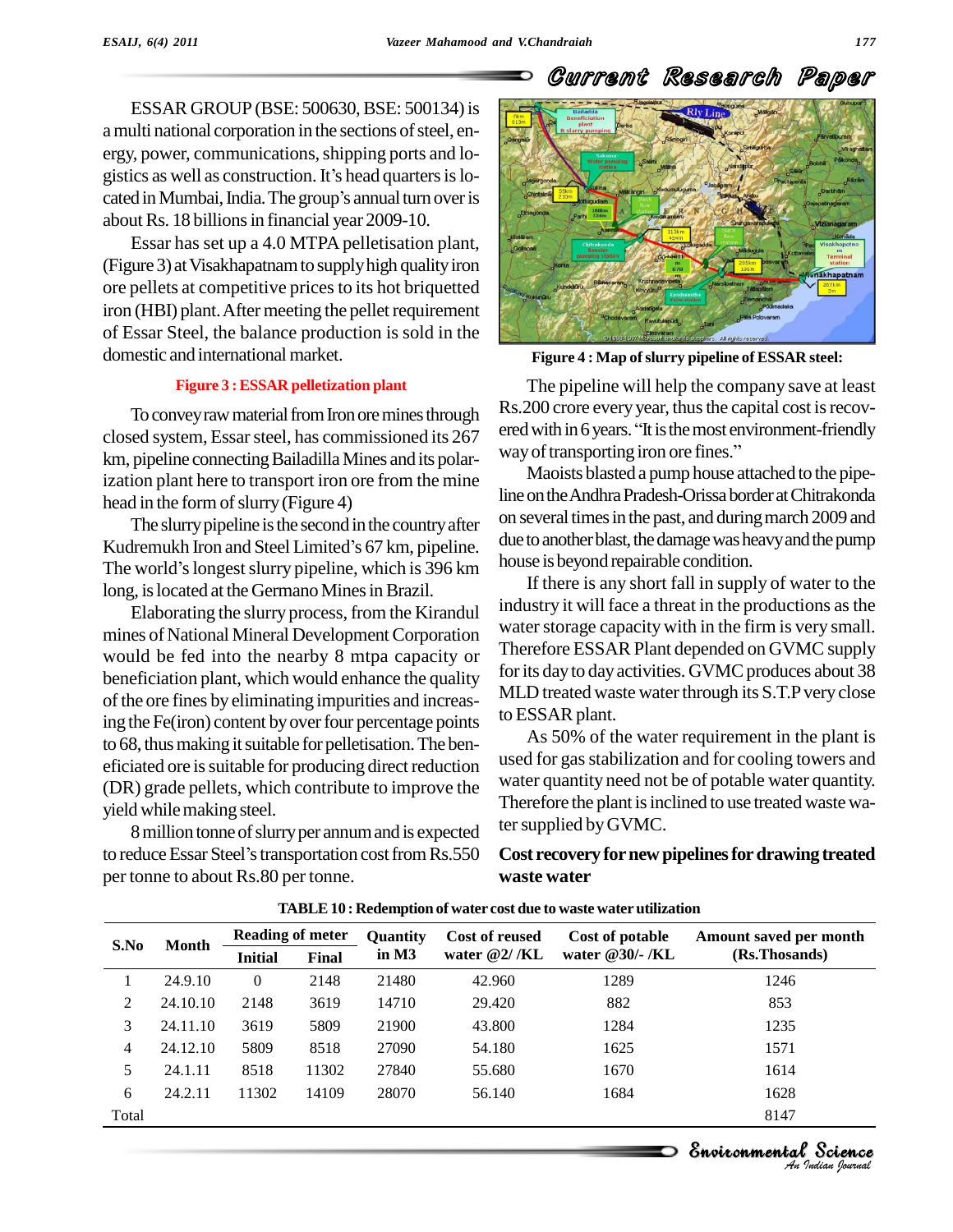Reuse of treated water by the plant has been studied for a period of six months and quality and pattern of use has been studied.The actual quantityconsumption of treated water has been shown inTABLE 10

The rate per  $m<sup>3</sup>$  of treated waste water is Rs. 2/and it is verynominal and capital contribution towards supply of Waste Water is also very nominal.

**Cost of pipeline:** The cost of HDPE pipe line laid from new STP plant to ESSAR Plant premises is about Rs. 3.5 crores for 4.5 km length.

| Total amount saved in six<br>months:             | Rs. 8,147 thousands                      |     | and s          |
|--------------------------------------------------|------------------------------------------|-----|----------------|
| Amount saved per month                           | $Rs 8,147/6=Rs 1358$<br><b>Thousands</b> |     | sure           |
|                                                  | $=$ Rs 13.58 Lakhs                       | (A) | betw           |
| 1. Capital Cost:-                                |                                          |     | lutio          |
| (a) Total amount spent on<br>laying of pipelines | $=$ Rs. 350 lakhs                        |     | duce           |
| (b) Capital cost paid to local<br>body (GVMC)    | $=$ Rs. 013 lakhs                        |     | the e<br>exist |
|                                                  | $=$ Rs 363 Lakhs                         | (C) | natiy          |
| 2. Operational Cost:-                            |                                          |     | becc           |
| Man power for run the<br>pipeline                | $=$ Rs 0.30 Lakhs                        |     | agen           |
| Power charges to run the<br>pumps                | $=$ Rs.0.36 Lakhs                        |     | costl          |
| Operational cost per month                       | $=$ Rs 0.66 Lakhs                        | (B) | mor            |

**andwastewater (ñ) operational cost <sup>=</sup> 13.58 <sup>ñ</sup> 0.66 <sup>=</sup> 12.92 lakh/m (D)**

**Actual recovery period = (C / D) = Rs363/ 12.92 = 28 month < 2.5 years.**

ESSAR Pellitisation plant needs 8.4 MLD of fresh water for its entire operations such as production of pellets, cooling towers, coke oven plant and gas con verters. Presently 3.6 MLD of waste wateris used for these operations and saves  $(8.4 - 3.6) = 4.8$  MLD of

fresh water. There by recurring cost on the purchase of fresh water reduced thus saving an amount of Rs. 26. Lakhs every month

If agreed quantity (with GVMC) of 3.6 MLD of treatedW.Wis utilized by the plant the capital cost of the pipeline could have been be recovered with in a period of 12 months.

#### **GO GREEN STRATEGY**

Some household items can be recycled for go green and stay clean, strategy. Waste water is one among them.

Re use of treated waster water will reduce the pressure on existing raw water sources and bridge the gap between city water supply demand and availability. Pollution due to discharge of waste water effluent willre duce significantly.There is an urgent need to improve the efficiency of water installations, and to augment the existing sources of water with more sustainable alter natives. Among such approaches, wastewater reuse has become increasingly important in water resource management for both environmental and economic reasons.

In many applications, reusing wastewater is less costly than using freshwater, with savings stemming from more efficient water consumption and a reduced vol ume of additional wastewater treatment, as well as associated compliance cost savings. By reusing treated wastewater for these applications, more freshwater can be allocated for uses that require higher quality, such as for drinking thereby contributing to more substance resource utilization.

A simple calculation would reveal that about 144 MLD of waste water is produced in Visakhapatnam as depicted in TABLE 11 through domestic water supply by the year 2011.

**TABLE11 :Water supply and estimated waste water generation, 2011 in Visakhapatnam**

| No. | (in lakhs) | S. Population Requirement of<br>water mld | Water | Deficit of | <b>Estimate</b> | 25% W.W | Reduction on stress on<br>Supplied mid water mid Waste Water Produced mid Natural water source mid |
|-----|------------|-------------------------------------------|-------|------------|-----------------|---------|----------------------------------------------------------------------------------------------------|
|     | 18.00      | 270                                       | 180   | 90         |                 |         |                                                                                                    |

*A* Produced for gate<br>
there would be a sature.<br>
Waste water reu<br>
ble wastewater reu<br>
rways, wetlands, fl<br>
tal Science 25 % of the W.W Produced for gardening, Industries, in Therefore even if planning is done to utilized at least boating etc., there would be a saving of 35 MLD for reducin fresh water source. Waste water reuse is environmentally responsible wastewater reuse can preserve the health of waterways, wetlands, flora and fauna. It can

*Indian Journal*

reduce the level of nutrients and other pollutants entering waterways and sensitive marine environments by reducing wastewater discharges. Waste water reuse makes economic sense.Reclaimed water is available near urban development where water supply reliability is most crucial and water is priced at the highest. Reuse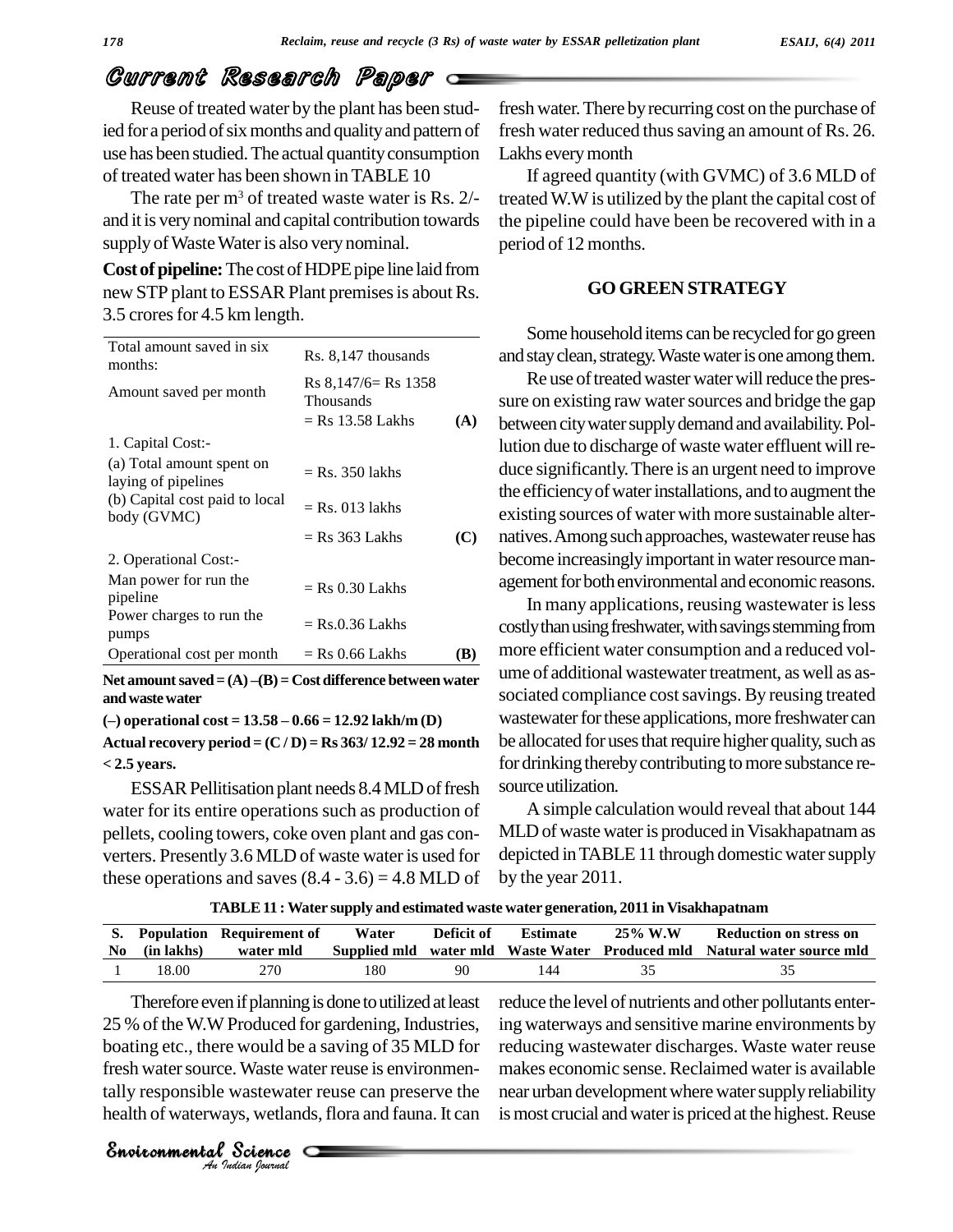of wastewater can be a supplementarysource to existing water sources, especially in arid/semi-arid climatic regions. Costs associated with water supply or wastewater disposal may also make reuse of wastewater an attractive option. Reuse is frequently practiced as method of water resources management.

Grey water recycling along with waste water re cycle & reuse is especially important for developing countries, to resolve the uncertain availability  $&$  variability of water resources in time and region. Conservation, recycling  $&$  reuse  $&$  optimum use of water are the most obvious device to respond to the situation as it is done bythe environmental policyofESSAR.Alot of greenery is being developed (Figure 5) by ESSAR Pelletization plant.There byenvironmental pollution,Air pollution and soil pollution is reduced. Working atmoletization plant. There by environmental pollution, Air<br>pollution and soil pollution is reduced. Working atmo-<br>sphere is more comfortable in "Greens" promotion in-<br>dustries and the example is ESSAR Industry and the Motto of ESSAR is

- 1. Take all the necessary steps to prevent pollution of air, noise, land, and ground water.
- 2. Minimize fugitive emissions, spillages, and leakages.
- 3. Conserve resources and optimize utilization of en ergy.
- 4. Reduce, re-use, recycle, and dispose waste in an environmentally sound manner.



**Figure 5 : Greens by ESSAR pelletization plant**

#### **COMMENTS**

It is common practice to discharge treated sewage directly into bodies of water or put into agricultural land. In developing countries, application on land has always been the predominant means of disposing municipal wastewater as well as meeting irrigation needs.

Application of reclaimed wastewater for landscape irrigation include use in public parks, golf courses, ur ban green belts, freeway medians, cemeteries, and residential lawns. This type of application is one of the most common applications of wastewater.

### **Feature of water reuse**

As of now, major emphasis of wastewater reuse has been for non-potable applications; in spite of de veloping sound technological approaches for producing water of any desired quality from reclaimed wastewater. It has generally been too expensive to be taken seriously as a potable supply option. Application of membrane treatment process in production of high quality reclaimed water, is not cost-effective.

Wastewater reuse in industries is depended mainly on the water and wastewater costs and penalties on pollution levels. As the cost goes-up, industries try to scale-up recycling and reuse. The role of government assistance, especially economic incentives and non commercial credit for obtaining appropriate technol ogy, shown good success.

Factors driving further implementation of wastewater:-

- 1. **Proximity:** Reclaimed water is readily available in the vicinity of the urban environment, where water resources are most needed and are highly priced.
- 2. **Dependability:** Reclaimed water provides a reli able water source, even in drought years, as production of urban wastewater remains nearly con stant.
- 3. **Versatility:** Technically and economically proven wastewater treatment processes are available now that can provide water for non-potable use.
- 4. **Safety:** Non-potable water reuse systems have been in operation for over four decades with no documented adverse public health impacts in developed countries.
- 5. **Demand on water resources:** Increasing pres sure on existing water resources due to population growth and increased agricultural demand.

#### **Concerns of waste water use**

**Ancient** *Indian*<br>*Indian Indian*<br>*I* **Science**<br>*Indian Iournal* e include<br>sg, which<br>sproduct<br>reuse of<br>**Science** Potential concerns for industrial water reuse include scaling, corrosion, biological growth, and fouling, which may have impact on industrial process, as well as product quality. A major problem associated with reuse of

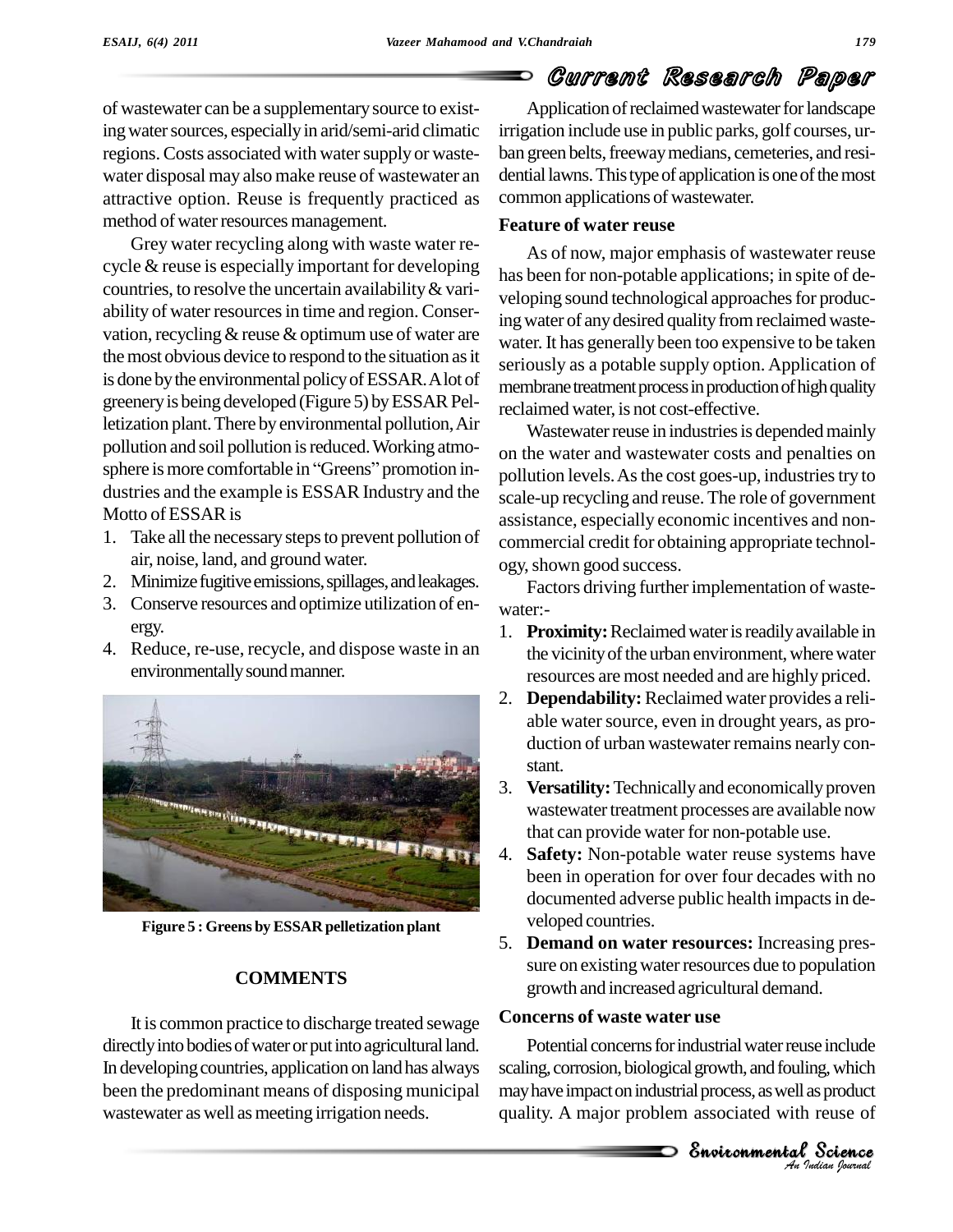wastewater will be biofilm growth in the recirculation system. Presence of microorganisms (pathogens or otherwise) with nutrients such as nitrogen and phosphorus, in warm and well-crated conditions, asfound in cooling water towers, create ideal environments for biological growth.

One reason the industries have responded so fa vorably is that reused waste water is billed on a flat rate not on consumption. Using potable water would cost between five to ten times more than reused waste water.But themain constraint in the usage of waste water is principal cost that is involved in the laying of trunk main from WWTP to the steel of power industry.

In order to achieve ecological waste water treat ment, a closed-loop treatment system is recommended. In order to achieve ecological waste water treat-<br>ment, a closed-loop treatment system is recommended. go g<br>Many present day systems are a "disposal-based linment, a closed-loop treatment system is recommended. go gt<br>Many present day systems are a "disposal-based lin-<br>ear system". The traditional linear treatment systems must be transformed into the cyclical treatment to pro mote the conservation of water rand nutrient resources as shown in Figure 6



**Figure 6 : Liner flow disposal pattern ofWWTP**

By adopting closed loop treatment system the waste water generated can be reclaimed, reused and recycled. Thus reducing environment pollution of sewerage receiving water bodies as well as saving water in fresh water resources.

#### **CONCLUSION**

In Visakhapatnam the sustainability in wastewater nam the sustaina<br>des minimizatic<br>tion of reuse and<br>y environment.<br>Public parks, so<br>Science management includes minimization of wastewater production, maximization of reuse and recycling in terms of a clean and healthy environment.Waste wateris used for the irrigation of public parks, school yards, highway

*Indian Journal*

medians, and residential landscapes, as well as for fire protection and toilet flushing in commercial and industrial buildings in visakhapatnam is highly recommended.

The requirement of fresh water is 8.4 MLD for trial buildings in visakhapatnam is highly recommended.<br>The requirement of fresh water is 8.4 MLD for<br>ESSAR plants' operation. About 8 Months back a The requirement of fresh water is 8.4 MLD for<br>ESSAR plants' operation. About 8 Months back a<br>separate pipeline was drawn from GVMC's Sewerage treatment plant to use 3.6 MLD of treated waste water there by 42% fresh water is saved. Expenditure on buying fresh water is also saved considering duly paying Rs .2 per KL instead of Rs. 30 per KL for fresh water. The ESSAR Pelletization plant is saving Rs 26 lakhs by using treated waste water sufficient reusable water is available for gardening & lawn maintenance dust quenching, plant washing etc., for its environmentally go green strategy.

Visakhapatnam Steel plant (VSP) and NTPC are two major industries situated in the peripheral of Visakhapatnam city as shown in figure 7. VSP con sumes about 130 MLD and NTPC about 32 MLD of fresh water for its production, usage and domestic population. These are the two potential users of raw water for their coke over plants, cooling towers, gas converters etc., Present water consumption of these two plants is 162 MLD and water need would rise to 250 MLD by the year 2013 due to expansions of VSP & NTPC. Even if 50% of domestic treated waste water is used the water saved at fresh water source would be 80 MLD by year 2011 and 125 MLD by the year 2013.



**Figure 7 :LocationofWWTP&industriesinVisakhapatnam**

A Model PPP Project can be worked out, for laying of trunk mains to these industries and develop ment of other infra such as pumping stations, storage etc., from upcoming 150 mld Waster water Treatment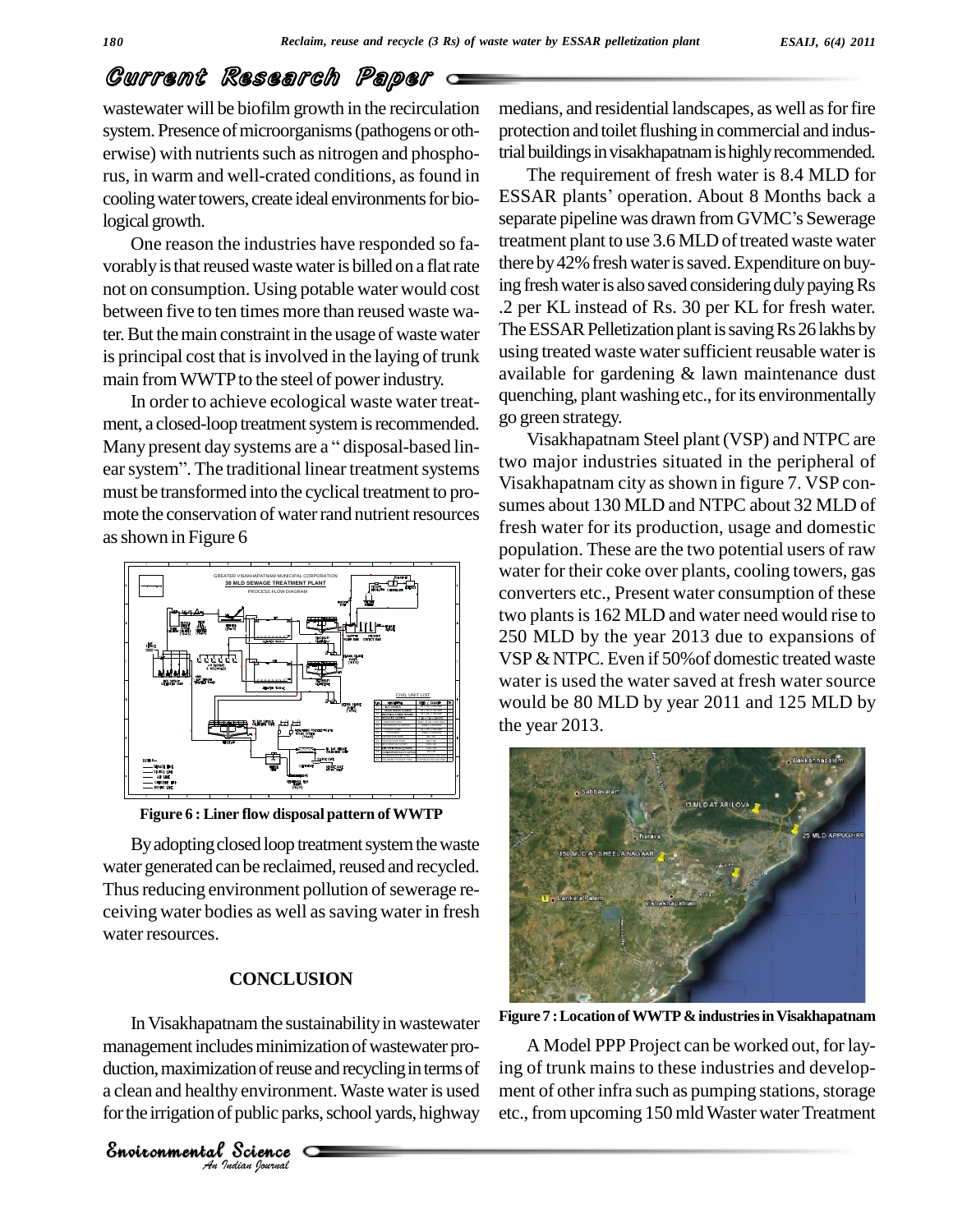plant. Re use & re circulating the treated waste water not only savesfresh water resources but also reduces pollution levels of waste water receiving bodies and ground water.

There is an urgent need to plan strategies and give thrust to policies with equal importance for waste water reuse. The future of urban water supplies for potable uses will grossly depend on efficient waste water treatment systems and reuse. Therefore a ray of hope is treated waste water. But the constraint in the supply of treated waste water is development of infrastructure and motivating the industries to use treated waste water.

The case study that is use of treated waste water by ESSAR Pellitisation plant and saving enough money is an eye opener to the other industries in and around the Visakahapatnam city. The amount spent on capital cost and maintenance cost was just recovered in short span of time by ESSAR Plant. Domestic treated waste water is plenty and industries are plenty in and around Visakahpatnam, such as Thermal Power Plants, Iron and Steel, Petro-Chemicals. Ore conveyers, fertilizer manufacturers etc.,

All these industries definitely do not need potable water or fresh water for every need and a part of potable water can be replaced by treated waste water which is very cheap.

#### **GLOSSARY**

| <b>Black water</b>    |  | Household wastewater con-      |                   | E <sub>1</sub> |
|-----------------------|--|--------------------------------|-------------------|----------------|
|                       |  | taining toilet wastes.         |                   | (1)            |
| Dual system           |  | Water distribution system hav- | [3]               | S.             |
|                       |  | ing two separate networks to   |                   | an             |
|                       |  | Supply potable water and       |                   | gr             |
|                       |  | treated reclaimed water.       |                   | di             |
| Reticulation system : |  | Water for potable and non-po-  | $[4]$             | S.             |
|                       |  | table uses respectively        |                   | m              |
| Gray water            |  | Household wastewater after     |                   | in             |
|                       |  | exclusion of toilet wastes.    |                   | lis            |
| Pathogens             |  | Disease-causing microorgan-    |                   | 40             |
|                       |  | isms.                          | $\lceil 5 \rceil$ | M              |
| Sludge                |  | The concentrated form organic  |                   | an<br>G.       |
|                       |  | and inorganic pollutants re-   |                   | M              |
|                       |  | moved from wastewater as re-   | [6]               | SI             |
|                       |  | sult of treatment.             |                   | L٤             |
|                       |  |                                |                   |                |

### Current Research Paper **ABBREVIATIONS**

| <b>APPCB</b>  |                          | <b>Andhra Pradesh Pollution Control</b> |
|---------------|--------------------------|-----------------------------------------|
|               |                          | <b>Board</b>                            |
| BOD           |                          | Biological oxygen demand                |
| COD           |                          | Chemical oxygen demand                  |
| <b>CPHEEO</b> |                          | Central Public Health & Environmen-     |
|               |                          | tal Engineering organization.           |
| <b>GVMC</b>   | $\overline{\phantom{0}}$ | Greater Visakhapatnam Municipal         |
|               |                          | Corporation                             |
| <b>JNNURM</b> |                          | Jawaharlal Nehru National Urban         |
|               |                          | Renewal Mission                         |
| LPCD          |                          | Liters per capita per day               |
| MLD (mld)     | $\overline{a}$           | Million liters a day                    |
| PPP           |                          | Private Public Partnership              |
| STP           | $\overline{\phantom{0}}$ | Sewage treatment plant                  |
| <b>WWTP</b>   |                          | Waste water treatment plant             |
|               |                          |                                         |

#### **ACKNOWLEDGEMENTS**

We want to express our most sincere gratitude to Mr. N.S Rao Senior Manager of ESSAR Pellitisation plant and Chief Engineer, GVMC for providing data andinformation

#### **REFERENCES**

- **[1]** D.D.Benmann, D.M.Dwarkin; Planning for Water Re-Use, Marcoufla Press, USA, **(1978)**.
- **[2]** S.Khanna, M.Krishna; Wealth from Waste. Tata Energy Research Institute, New Delhi, India, **(1995)**.
- **[3]** S.K.Shukla; Management of Urban Water Supply and Sanitation-Challenges and Strategies. Inte grated Water Resource Society, New Delhi, In dia, **(2002)**.
- **[4]** S.N.Kaul, Kumar Arvind; Estimation of Water De mand and Wastewater Flow, Perliminary Treatment in: Wastewater Engineering, 1<sup>st</sup> Edition. APH Publishing Corporation, New Delhi, India, **1-38**, 319- 400, **3**, **(2006)**.
- and Reuse, Metealf & Eddy. Inc., 4<sup>th</sup> Edition, Edition,<br>1, (Eds);<br>ement in<br>**2000**).<br>**Science** [5] Matealf, Eddy; Wastewater Engineering: Treatment G.Techobanglous, F.Burton, H.Stensel, (Eds); McGraw Hill.
- **[6]** SIDA: Water and Wastewater Management in Large to Medium-sized Urban Centres, **(2000)**.